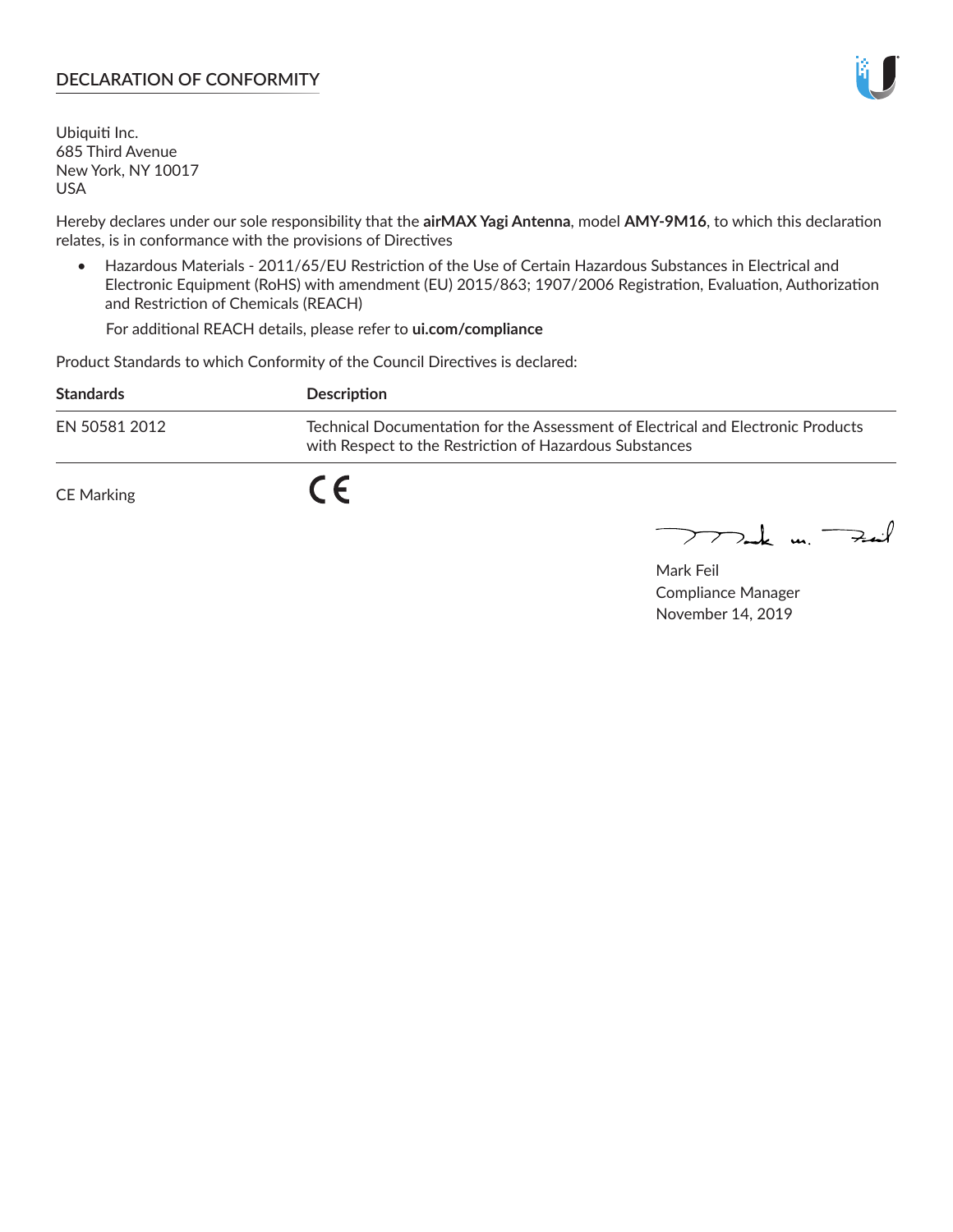# **DECLARATION OF CONFORMITY**



## **български** [Bulgarian]

С настоящото UBIQUITI декларира, че това устройство AMY-9M16 отговаря на основните изисквания и други приложими разпоредби на Директива 2011/65/ЕС с изменение (ЕС) 2015/863.

## **Hrvatski** [Croatian]

Tvrtka UBIQUITI ovim putem izjavljuje da je ovaj uređaj AMY-9M16 u skladu s osnovnim zahtjevima i ostalim bitnim odredbama direktiva 2011/65/EU i dopunom (EU) 2015/863.

# **Čeština** [Czech]

Společnost UBIQUITI tímto prohlašuje, že zařízení AMY-9M16 splňuje základní požadavky a jiné související podmínky směrnice 2011/65/EU a dodatku (EU) 2015/863.

### **Dansk** [Danish]

Hermed erklærer UBIQUITI, at denne AMY-9M16-enhed overholder de essentielle krav og andre relevante bestemmelser i direktivet 2011/65/EU med tillæg (EU) 2015/863.

### **Nederlands** [Dutch]

UBIQUITI verklaart hierbij dat dit AMY-9M16-apparaat voldoet aan de essentiële vereisten en andere relevante voorwaarden uit de Europese richtlijn 2011/65/EU en gedelegeerde richtlijn (EU) 2015/863.

#### **English**

Hereby, UBIQUITI, declares that this AMY-9M16 device, is in compliance with the essential requirements and other relevant provisions of Directive 2011/65/EU with amendment (EU) 2015/863.

### **Eesti keel** [Estonian]

Käesolevaga kinnitab UBIQUITI, et antud AMY-9M16 seade vastab direktiivis 2011/65/EL välja toodud põhilistele nõuetele ning muudele asjakohastele sätetele, koos parandusega (EL) 2015/863.

## **Suomi** [Finnish]

UBIQUITI vakuuttaa täten, että tämä AMY-9M16-laite on direktiivien 2011/65/EU ja (EU) 2015/863 oleellisten vaatimusten ja muiden ehtojen mukainen.

## **Français** [French]

Par les présentes, UBIQUITI déclare que ce dispositif AMY-9M16 est conforme aux exigences essentielles et aux autres dispositions pertinentes de la directive 2011/65/UE avec l'amendement (UE) 2015/863.

## **Deutsch** [German]

UBIQUITI erklärt hiermit, dass dieses Gerät AMY-9M16 den grundlegenden Anforderungen und anderen relevanten Bestimmungen der Richtlinien 2011/65/EU und (EU) 2015/863 entspricht.

#### **Ελληνικά** [Greek]

Δια του παρόντος η UBIQUITI δηλώνει ότι αυτή η συσκευή AMY-9M16 συμμορφώνεται με τις βασικές απαιτήσεις και άλλες σχετικές διατάξεις της Οδηγίας 2011/65/ΕΕ με την τροποποίηση (ΕΕ) 2015/863.

## **Magyar** [Hungarian]

Az UBIQUITI kijelenti, hogy a(z) AMY-9M16 számú eszköz megfelel a 2011/65/EU irányelv (EU) 2015/863. számú módosítása alapvető követelményeinek és egyéb vonatkozó rendelkezéseinek.

#### **Íslenska** [Icelandic]

UBIQUITI lýsir því hér með yfir að AMY-9M16 er í samræmi við nauðsynlegar kröfur og önnur viðeigandi ákvæði í tilskipun 2011/65/EU ásamt viðbótum í (EU) 2015/863.

#### **Italiano** [Italian]

Con la presente, UBIQUITI dichiara che il presente dispositivo AMY-9M16 è conforme ai requisiti essenziali e alle altre disposizioni pertinenti della direttiva 2011/65/UE con l'emendamento (UE) 2015/863.